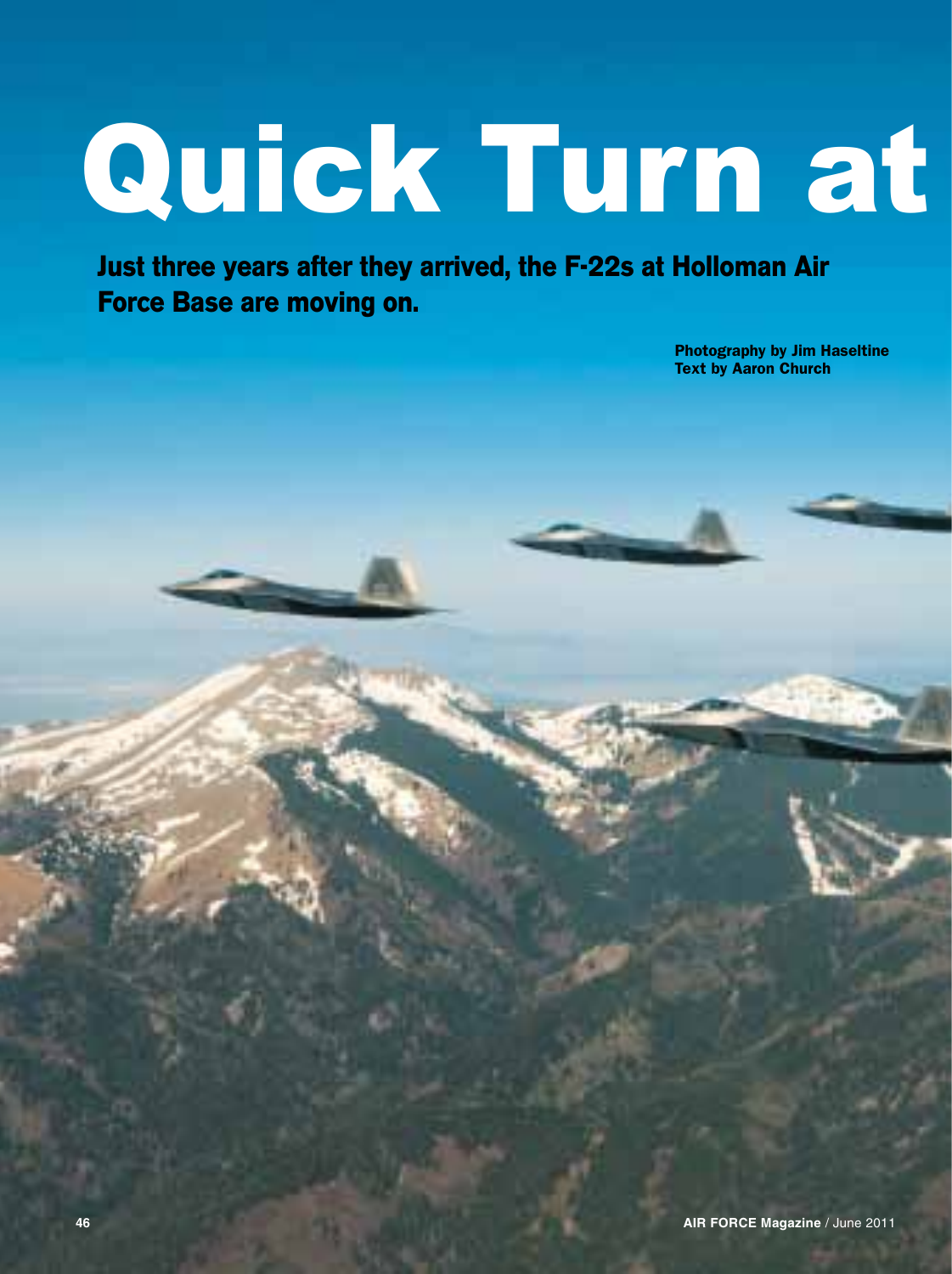## Holloman

*A Raptor sextet representing each of Holloman's F-22 squadrons—the 7th Fighter Squadron, 8th Fighter Squadron, and Reserve associate 301st Fighter Squadron—flies over the Sacramento mountains near the base.*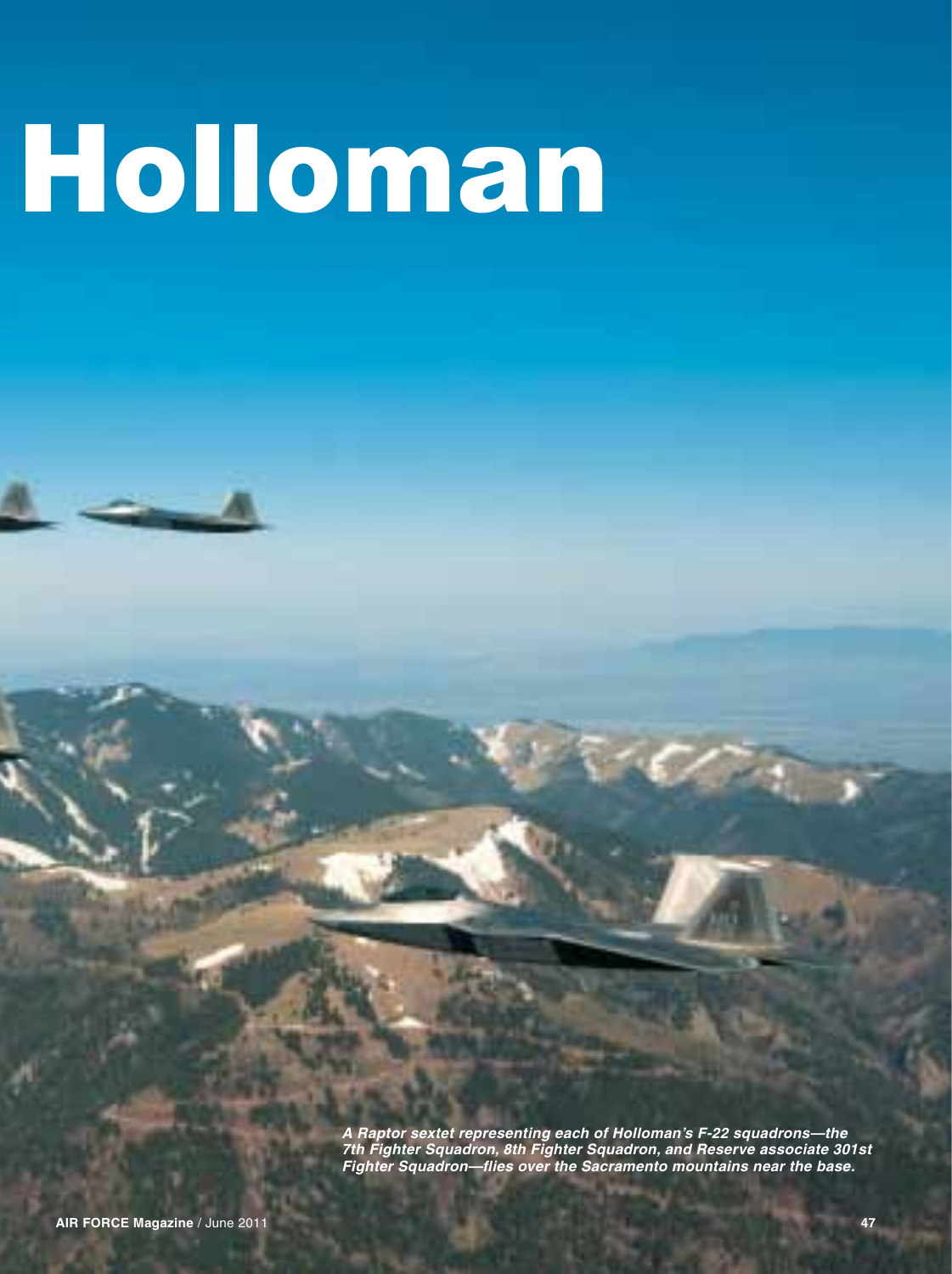*Raptors settled in at Holloman Air Force Base in New Mexico three years ago, and already it's the end of an era. As USAF consolidates F-22 operations to a select few bases, Holloman's combat squadrons will soon be replaced by F-16 training units from Luke AFB, Ariz. First to inactivate this summer, the 8th Fighter Squadron will split its fleet between JB Langley-Eustis, Va., JB Elmendorf-Richardson, Alaska, and Nellis AFB, Nev. The 7th FS will stay at Holloman awhile longer—seeing the base through its transition to F-16s. Amid the shuffle, departing F-22s and T-38s used for related training will mingle with arriving Vipers and Predators on the flight line. |1| A T-38 flies a training mission to support F-22s from Holloman. |2| F-22s fly in formation. |3| Loaders hang an AIM-120 training missile into one of* 





*the F-22's internal bays to preserve its low radar profile. |4| Lt. Col. Mike Hernandez (l) shares a laugh with Lt. Col. David Raggio after an F-22 training sortie.*

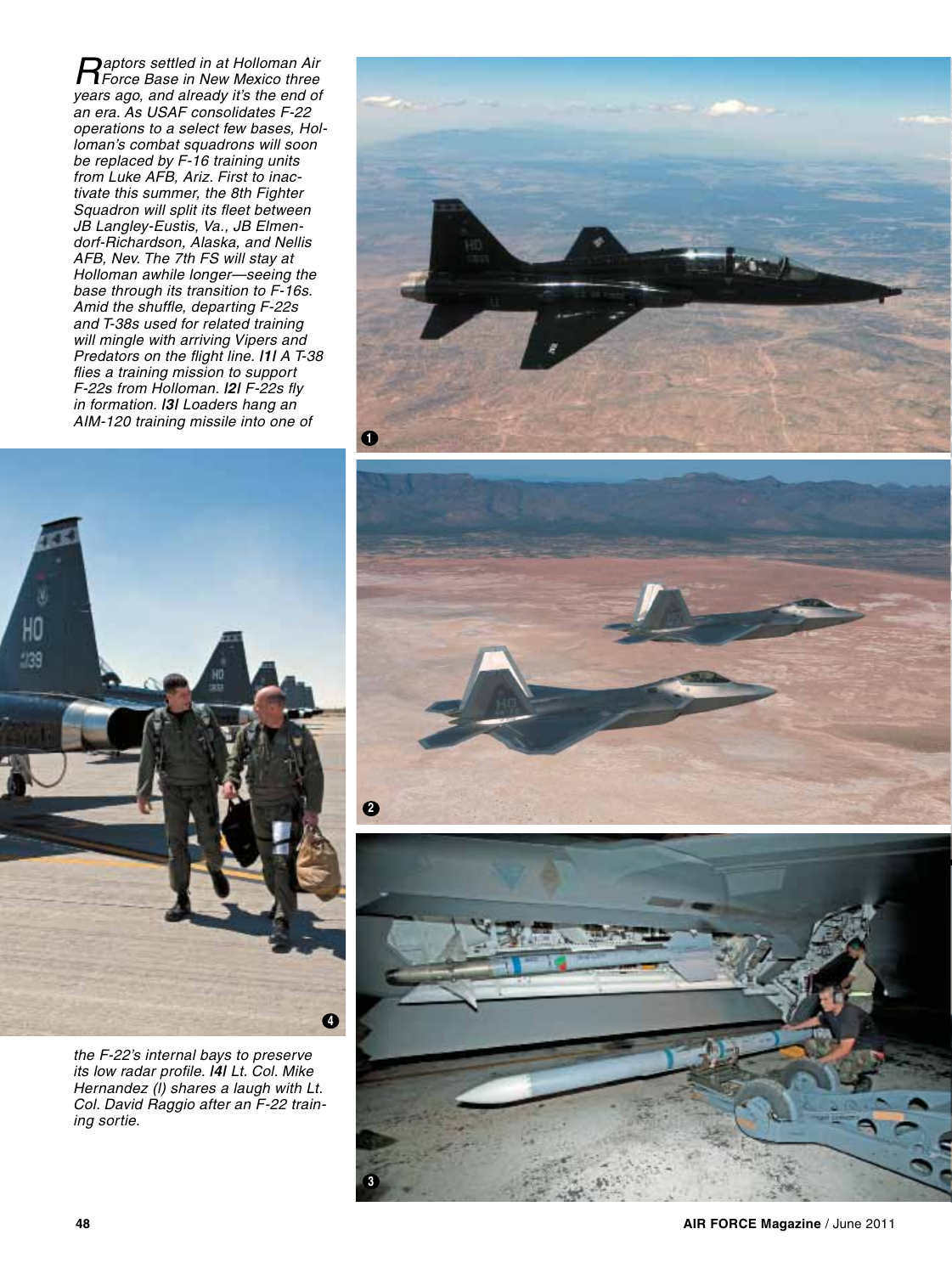







*|1| A Raptor passes over the gypsum waves of White Sands National Monument, just off Holloman's runways. |2| An F-22 breaks away from the two-ship training sortie out of Holloman. |3| Canopies open to reduce sweltering in the desert heat, three T-38s hold short of the runway, preparing for takeoff. |4| Like the squires of old, Holloman Talons bear the heraldry of their knight—three Raptors on a fesse argent.* 

**AIR FORCE Magazine** / June 2011 **49**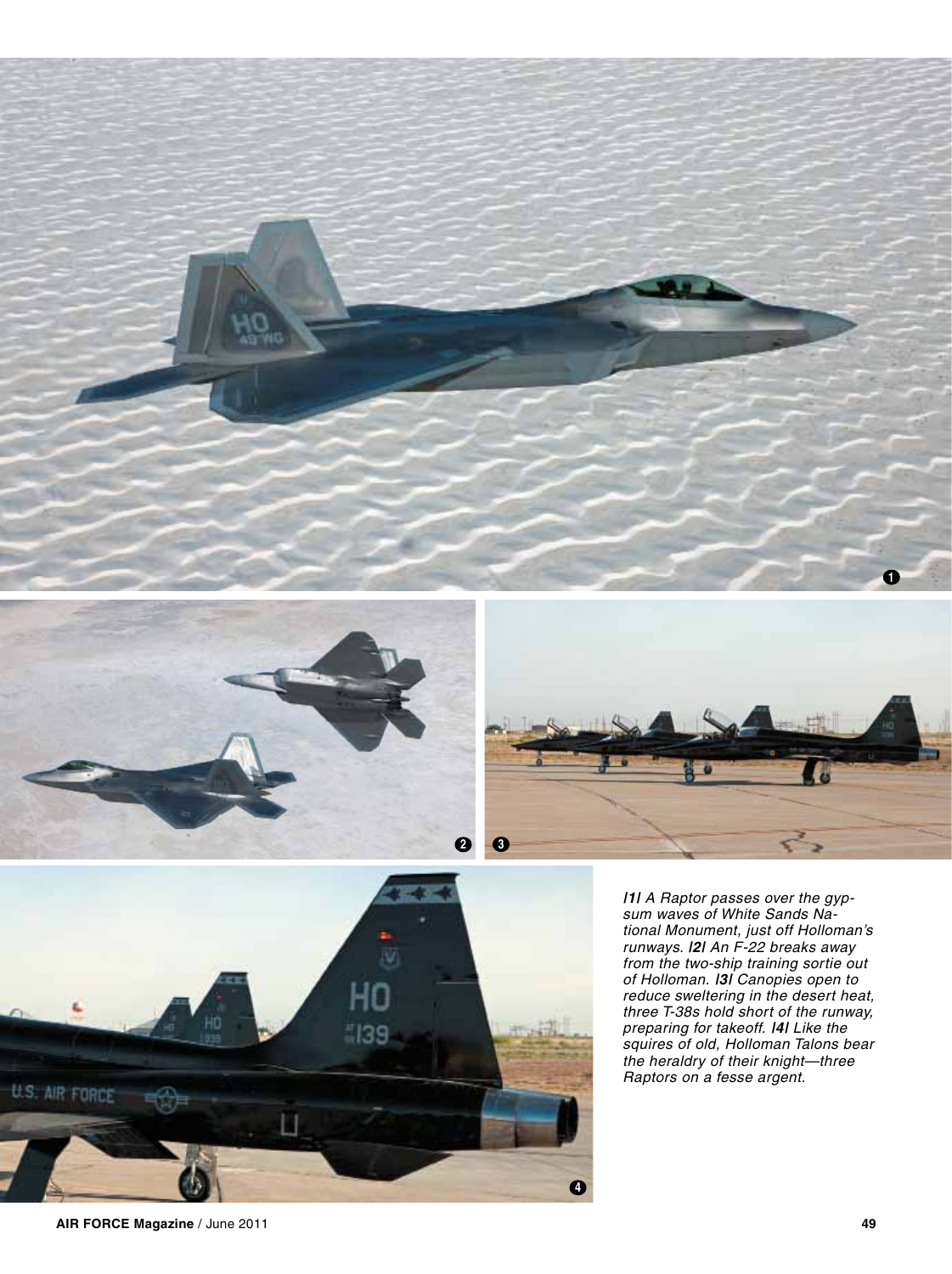*|1| Before an F-22 taxis out of its hangar, a crew chief performs a final preflight check. |2| A Raptor, wearing titles of the 44th Fighter Group, lifts off on a local training mission. |3| Halted short of the runway, a Raptor bears a much subdued version of the 7th Fighter Squadron's "Screaming Demon" on the intake. |4| A loaded F-22 taxis through the hangar area—known as "the canyon"—fitted with external fuel tanks. |5| Maj. Kurt Duffy (l) and crew chief Parris Veasley go over the log book for a T-38.* 









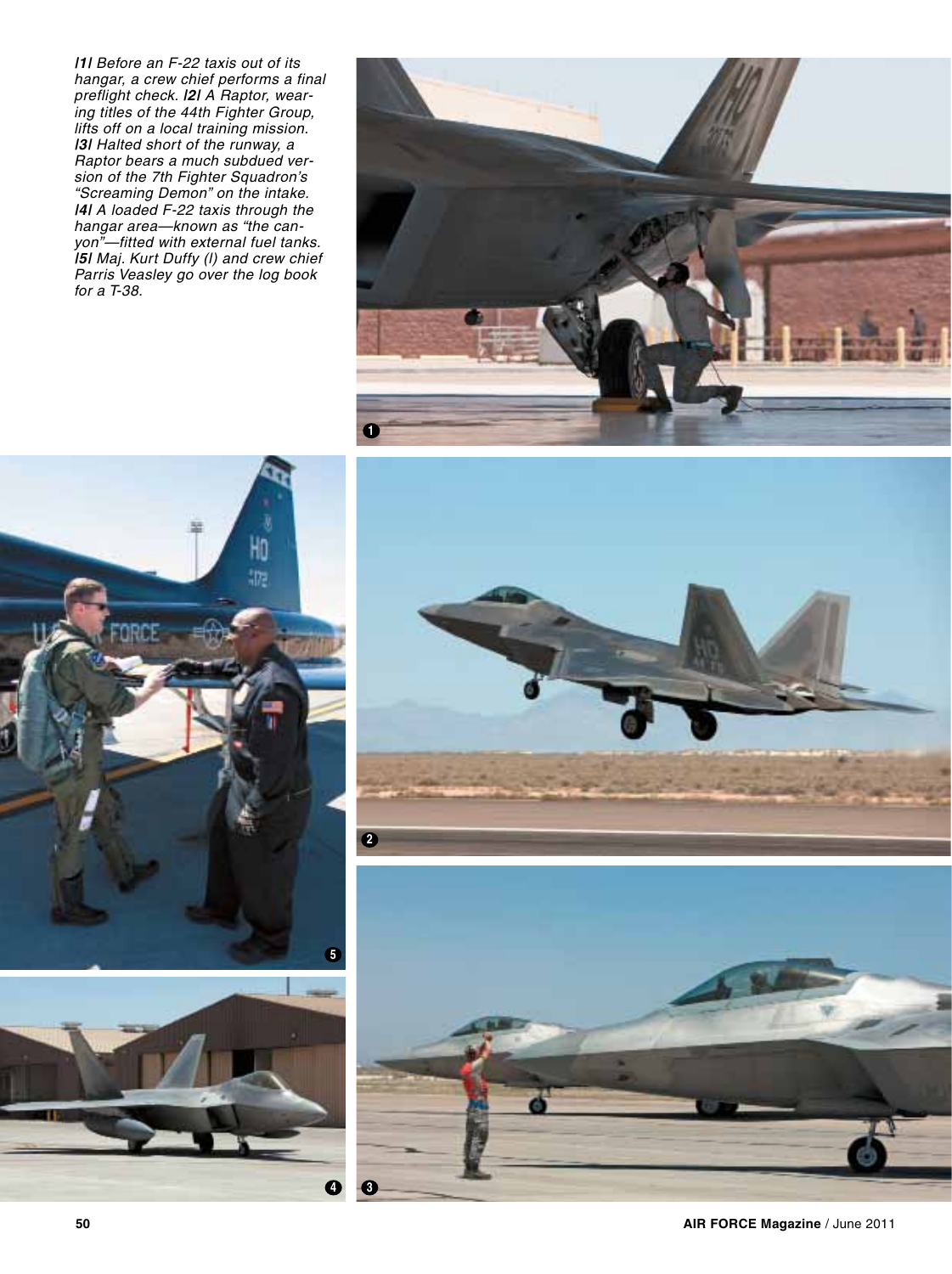







*|1| A brace of F-22s split during training. Under the right lighting, the gray F-22s reflect like silver. This is a by-product of their stealth coating. |2| Taxiing out for a sortie, a Talon receives a "good to go" from crew chief Roy Marshall. |3| Holloman's "Ghost Park" bespeaks a proud fighter* 

*tradition, from the F-84 through to the stealth F-117. |4| Holloman's T-38s carry a dual identity—each aircraft jointly serves the 7th FS and 8th FS, bearing the colors of both.*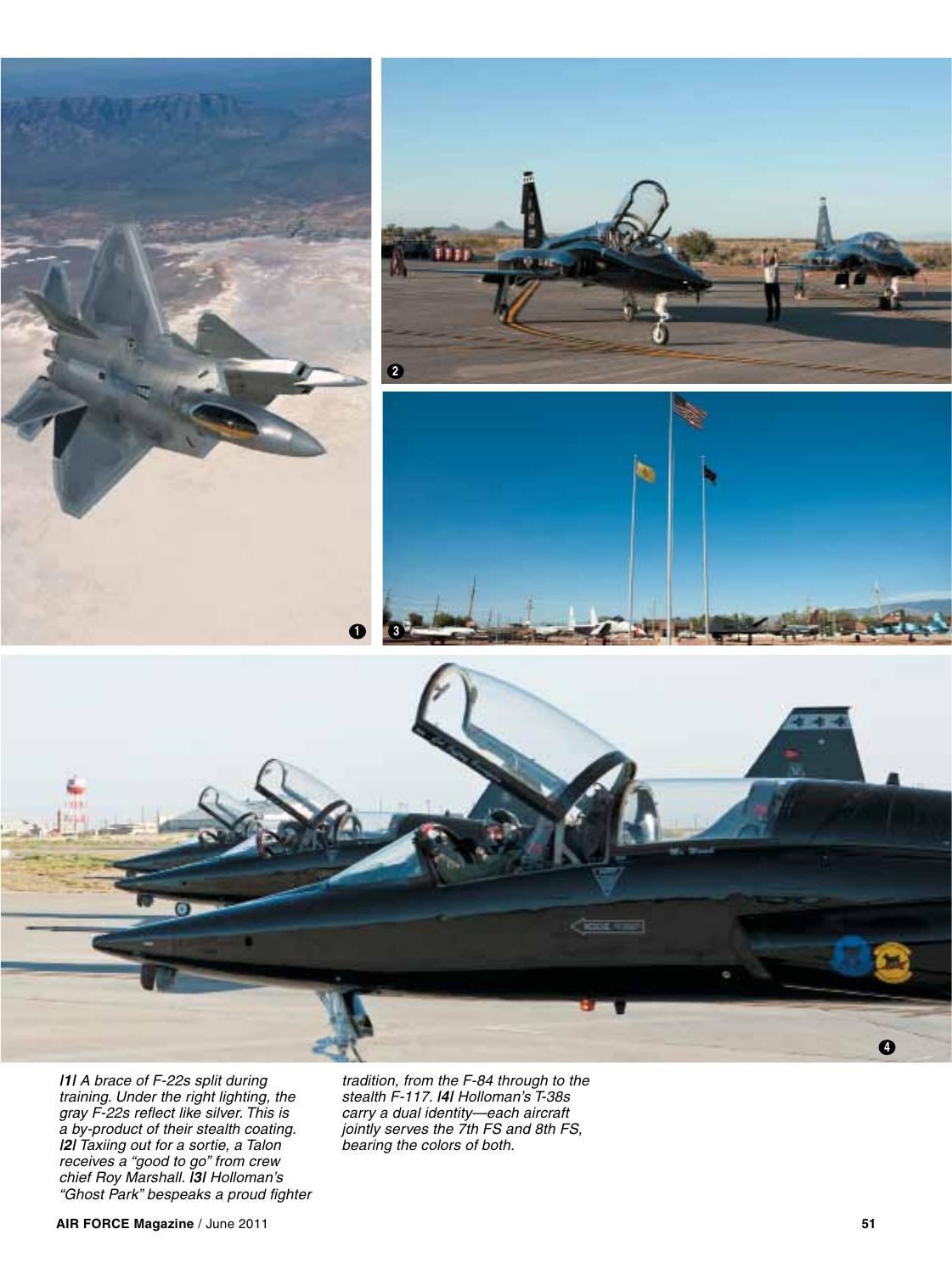*|1| A pilot glances back while preparing to accompany Raptors on training. |2| Disrupting the aircraft's observable characteristics, external fuel tanks are nonetheless vital to some missions requiring extra range but not necessarily a full suite of stealth characteristics. |3| An F-22 taxis out for a training mission. |4| The end-ofrunway crew drags away the chocks, signaling the pilot is clear to taxi.*